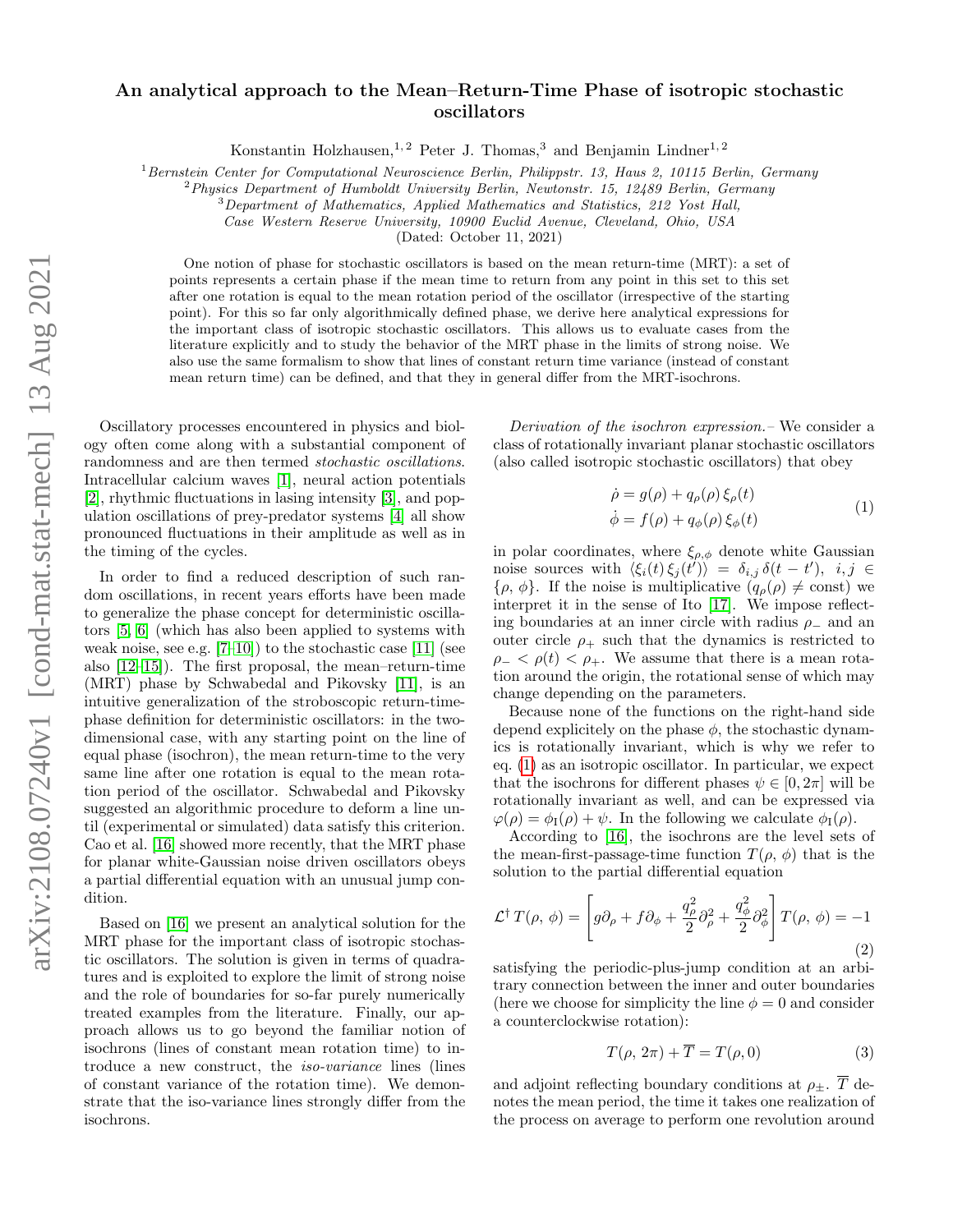the origin. Following [\[16\]](#page-4-9), we assume  $f, g, q_{\rho}, q_{\phi} \in C^2$  as well as  $q_\rho^2(\rho) > 0$  and  $q_\phi^2(\rho) > 0$  for all  $\rho \in [\rho_-, \rho_+]$ . The choice of polar coordinates translates the rotational invariance of eq. [\(1\)](#page-0-0) into a translational invariance in the angular coordinate  $\phi$ . Correspondingly, a symmetryadapted solution is of the general form

$$
T(\rho, \phi) = -\frac{\overline{T}}{2\pi} \phi + T_{\rho}(\rho)
$$
 (4)

that also fulfills the periodic-plus-jump condition. This symmetry-adapted ansatz reduces the number of dimensions in eq. [\(2\)](#page-0-1), giving an ordinary differential equation for  $T_{\rho}$  in  $\rho$ , which can be solved explicitly in terms of quadratures. The isochron  $\phi_I$  as a special level set of  $T(\rho, \phi)$  can then be parametrized according to  $\phi_{I}(\rho)$  =  $2\pi T_{\rho}(\rho)/\overline{T}$ , leading to our main result:

$$
\phi_{\rm I}(\rho) = 2 \int_{\rho_{-}}^{\rho} dq \int_{\rho_{-}}^{q} du \frac{f(u) - \overline{\omega}}{q_{\rho}^{2}(u)} \exp\left[-2 \int_{u}^{q} dv \frac{g(v)}{q_{\rho}^{2}(v)}\right]. \tag{5}
$$

The mean rotation frequency  $\bar{\omega}$  (essentially, the inverse mean rotation period  $2\pi/\overline{T}$  is given by

$$
\overline{\omega} = \frac{2\pi}{\overline{T}} = \frac{\int_{\rho_-}^{\rho_+} d\rho f(\rho) / q_\rho^2(\rho) e^{-2 \int_{\rho}^{\rho_+} d\rho' q_\rho^{-2}(\rho') g(\rho')}}{\int_{\rho_-}^{\rho_+} d\rho q_\rho^{-2}(\rho) e^{-2 \int_{\rho}^{\rho_+} d\rho' q_\rho^{-2}(\rho') g(\rho')}}.
$$
(6)

We can make a few conclusions from the analytical result eq. [\(5\)](#page-1-0) without any numerical evaluation: i)  $q_{\phi}$ , i.e. the strength of phase diffusion, does not enter the isochron parametrization at all (all oscillators that only differ with respect to  $q_{\phi}$  have the same isochrons); ii) the slope of the phase  $d\phi/d\rho$  is given by the difference between the local phase progression speed  $f(\rho)$  and the average speed  $\overline{\omega}$  weighted with the (normalized) steady state density of the radius and averaged over the interval  $(\rho_-, \rho)$ ; iii) if the overall strength of the radial noise increases without bounds and we keep the two boundary values  $\rho_{\pm}$  fixed at non-vanishing finite values, the integrand in eq. [\(5\)](#page-1-0) approaches zero, i.e. the isochron  $\phi_I$  does not depend on the radius anymore and isochrons approach the shape of spokes of a wheel.

Newby-Schwemmer oscillator.– This is given by [\[18\]](#page-4-11)

$$
\dot{\rho} = -\gamma \rho (\rho^2 - 1) + \frac{D}{\rho} + \sqrt{2D} \xi_{\rho}(t),
$$
  

$$
\dot{\phi} = \omega + \omega \gamma c (1 - \rho)^2 + \frac{\sqrt{2D}}{\rho} \xi_{\phi}(t).
$$
 (7)

The sense of rotation is counterclockwise on the limit cycle at  $\rho = 1$  but, for  $c < 0$ , turns to clockwise when the trajectory deviates sufficiently both towards the inside and the outside. With noise, the occupation probability w.r.t.  $\rho$  determines whether the net rotation goes clockwise or counterclockwise [\[18\]](#page-4-11), and at the transition point  $D = D_t$  between both regimes, the mean rotation time diverges (see Fig. [1c](#page-1-1))



<span id="page-1-1"></span><span id="page-1-0"></span>FIG. 1. MRT-Isochrons of the Newby-Schwemmer **model.** (a): Isochron parametrization  $\phi_{I}(\rho)$ , eq. [\(5\)](#page-1-0). (b): Isochrons (colored), reflecting boundaries (dotted) and limit cycle (solid black). (c): Mean period  $\overline{T}$  vs D according to theory (lines) and simulations (circles). (d): Mean return-time  $\langle T(\rho_0)\rangle$  to a curve vs initial position  $\rho_0$  on this curve, for the curve being an isochron (circles, different colors represent different D) or a spoke (triangles, here  $D = 0.1$ ).

The deterministic isochron (dark green line in Fig. [1a](#page-1-1) and b) has a hook-like shape, because points away from the limit cycle need some head start (net rotation is counterclockwise). For non-vanishing noise this principal shape is maintained: for  $D < D_t$  the net rotation is still counterclockwise, and points off the limit cycle need a headstart; for  $D > D_t$  these points need a "later" start (net rotation is clockwise), thus the isochron has the same curvature. In addition, with increasing noise intensity D the isochrons become flatter, approaching the spoke of a wheel (dashed black line) as predicted by our general conclusion (iii) above.

<span id="page-1-2"></span>We checked the constant-MRT property by performing extensive simulations with ensembles of stochastic trajectories for a certain noise intensity  $D$  starting on the corresponding isochron. Indeed, the MRT for a given noise intensity from and to the isochron do not depend on the specific starting point along the isochron (circles in Fig. [1d](#page-1-1)). In marked contrast, choosing (for a comparatively small noise intensity) as initial set and target line the spoke of a wheel, the mean return times do depend on the initial position (triangles in Fig. [1d](#page-1-1)).

Guckenheimer-Schwabedal-Pikovsky oscillator.– A classic example of a deterministic system, in which the definition of phase is problematic, is one with two limit cycles with distinct rotation frequencies (this example goes back to Guckenheimer [\[6\]](#page-4-3)). As shown numerically by Schwabedal and Pikovsky [\[11\]](#page-4-6), with noise, transitions occur between the attraction domains of the two limit cycles and thus the MRT phase uniquely defines one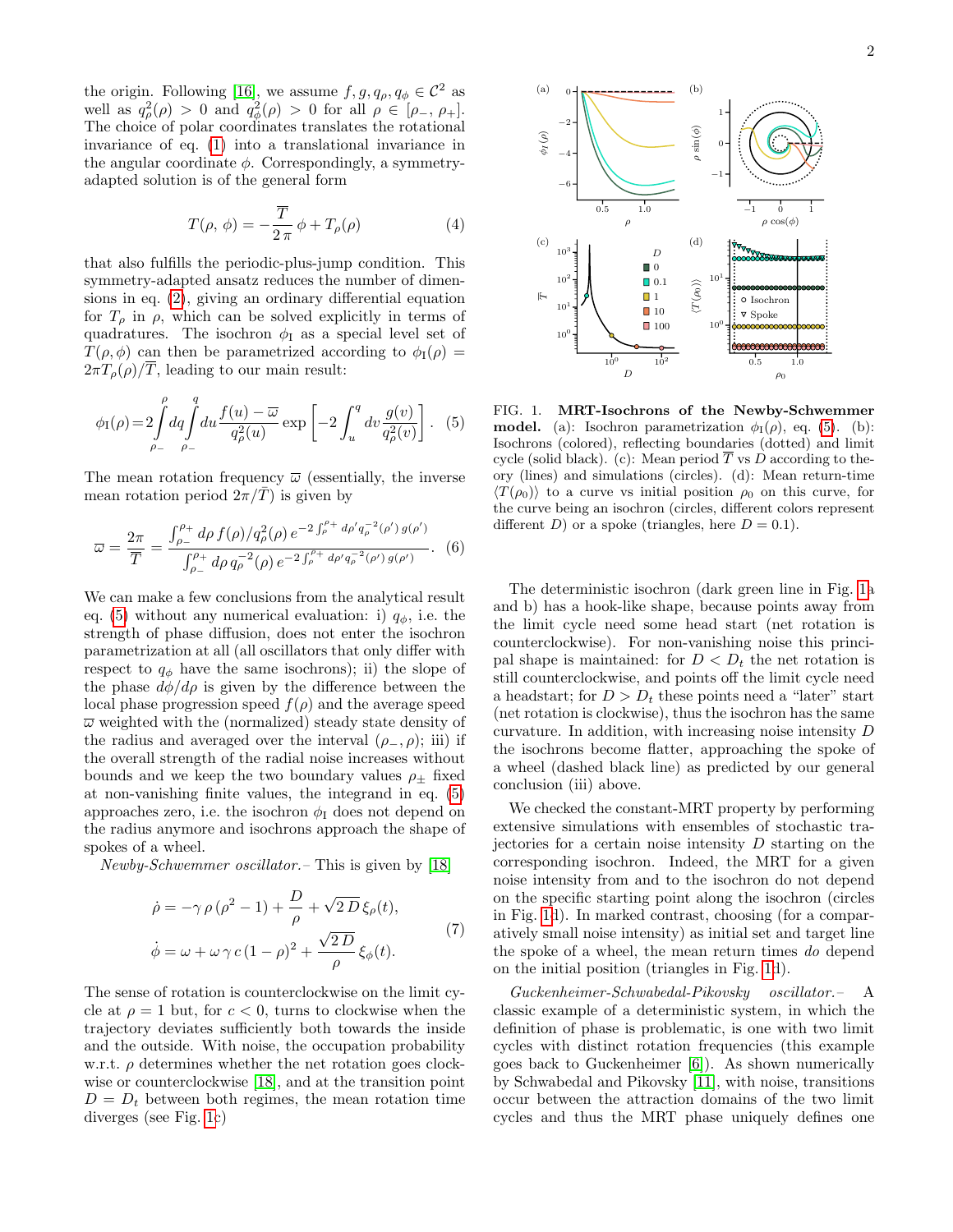phase for the entire system. This system is given by

$$
\dot{\rho} = \rho (1 - \rho)(3 - \rho)(c - \rho) + \frac{\sigma^2 \rho}{2} + \sigma \rho \xi(t) \tag{8}
$$
  

$$
\dot{\phi} = \omega + \delta (\rho - 2) - (1 - \rho) (3 - \rho)
$$



<span id="page-2-1"></span>FIG. 2. MRT-Isochrons of the Guckenheimer-Schwabedal-Pikovsky oscillator. Panels as in Fig. [1](#page-1-1) but for eq. [\(8\)](#page-2-0). Parameters:  $\omega = 3, c = 1.8, \rho_- = 0.5, \rho_+ = 4.0.$ 

The unstable limit cycle at  $\rho = c$  separates the basins of attraction at  $\rho = 1$  and  $\rho = 3$ . With noise, the unstable limit cycle can be surmounted, smoothing the discontinuity, and thus resulting in one stochastic isochron that is continuous over the whole domain connecting both basins of attraction (see Fig. [2,](#page-2-1) a,b).

While MRTs for a given noise intensity remain constant for initial positions along the corresponding isochron, they vary significantly if the initial set and target line is a ray emanating from the origin (cf. Fig. [2d](#page-2-1)). For  $D = 0$ , the return time suffers a jump by  $2 \delta$  between the basins of attraction (i.e. for an initial point  $\rho = c$ ), reflecting the above mentioned fact that there is no unique phase for the deterministic system. The stronger this jump is, the more twisted the stochastic MRT isochron becomes (cf. lines for  $\delta = 0.01$  and  $\delta = 0.2$  in Fig. [2a](#page-2-1),b);  $\delta$  may also change how the mean rotation period depends on the noise level (cf. Fig. [2c](#page-2-1)) We note that for strongly increasing noise, the shape of the isochron flattens as again expected from our general consideration.

A monomial model.– According to what we have found so far, we may expect, that in the strong-noise limit (until now, the less explored regime of stochastic oscillators), the isochrons always approach a radial spoke (conclusion (iii) above). This, however, is only true for systems with finite boundaries. To show this, we consider a particularly simple model system with monomial frequency dependence, for which the integrals in eq. [\(5\)](#page-1-0) can be ex-

<span id="page-2-0"></span>

<span id="page-2-3"></span>FIG. 3. MRT-isochrons of the monomial model. Presentation in the panels is as in Fig. [1](#page-1-1) but for eq. [\(9\)](#page-2-2) with  $n = 1, \rho_- = 0, \rho_+ = \infty$ . Simulations in (d) are, however, performed with  $\rho_- = 10^{-4}$   $\rho_+ = 4.0$  consequently, the MRTproperty is only obeyed for initial points far from the outer boundary.

pressed by elementary functions. The model obeys

<span id="page-2-2"></span>
$$
\dot{\rho} = -\alpha + \frac{D}{\rho} + \sqrt{2} \overline{D} \xi_{\rho}(t)
$$
  

$$
\dot{\phi} = -\beta \rho^{n} + \frac{\sqrt{2} \overline{D}}{\rho} \xi_{\phi}(t)
$$
 (9)

with positive parameters  $\alpha$ ,  $\beta$  and integer n, resulting in clockwise rotations with a speed that increases as a power law with increasing radius. We are specifically interested in the limit in which the inner boundary approaches the origin and the outer boundary goes to infinity. In this limit, the MRT and the isochrons can be expressed by elementary functions [\[19\]](#page-4-12); particularly simple and striking is the expression for  $n = 1$ :

<span id="page-2-4"></span>
$$
\lim_{\substack{\rho \to 0 \\ \rho_+ \to \infty \\ \alpha > 0}} \phi(\rho) = \frac{\beta}{\alpha} \frac{\rho^2}{2}, \quad \lim_{\substack{\rho \to 0 \\ \rho_+ \to \infty \\ \alpha > 0}} \overline{T} = \frac{\alpha}{2\beta D} \tag{10}
$$

Hence, quite surprisingly, the MRT phase is completely independent of the noise level but clearly different from a simple ray (see Fig. [3a](#page-2-3),b). Specifically in the limit  $D \to \infty$  the isochrons do not converge to the spokes of wheel, which is due to the absence of finite boundaries: for stronger and stronger noise, the main share of probability moves to larger and larger radii and the mean rotation time drops strongly (see Fig. [3c](#page-2-3)).

We can test how important the infinite boundary condition is by running stochastic simulations with initial set and target line with the isochron eq. [\(10\)](#page-2-4) but imposing a reflecting boundary at a finite value  $\rho_+ < \infty$  (for this setting, eq. [\(10\)](#page-2-4) is not the exact isochron). For all noise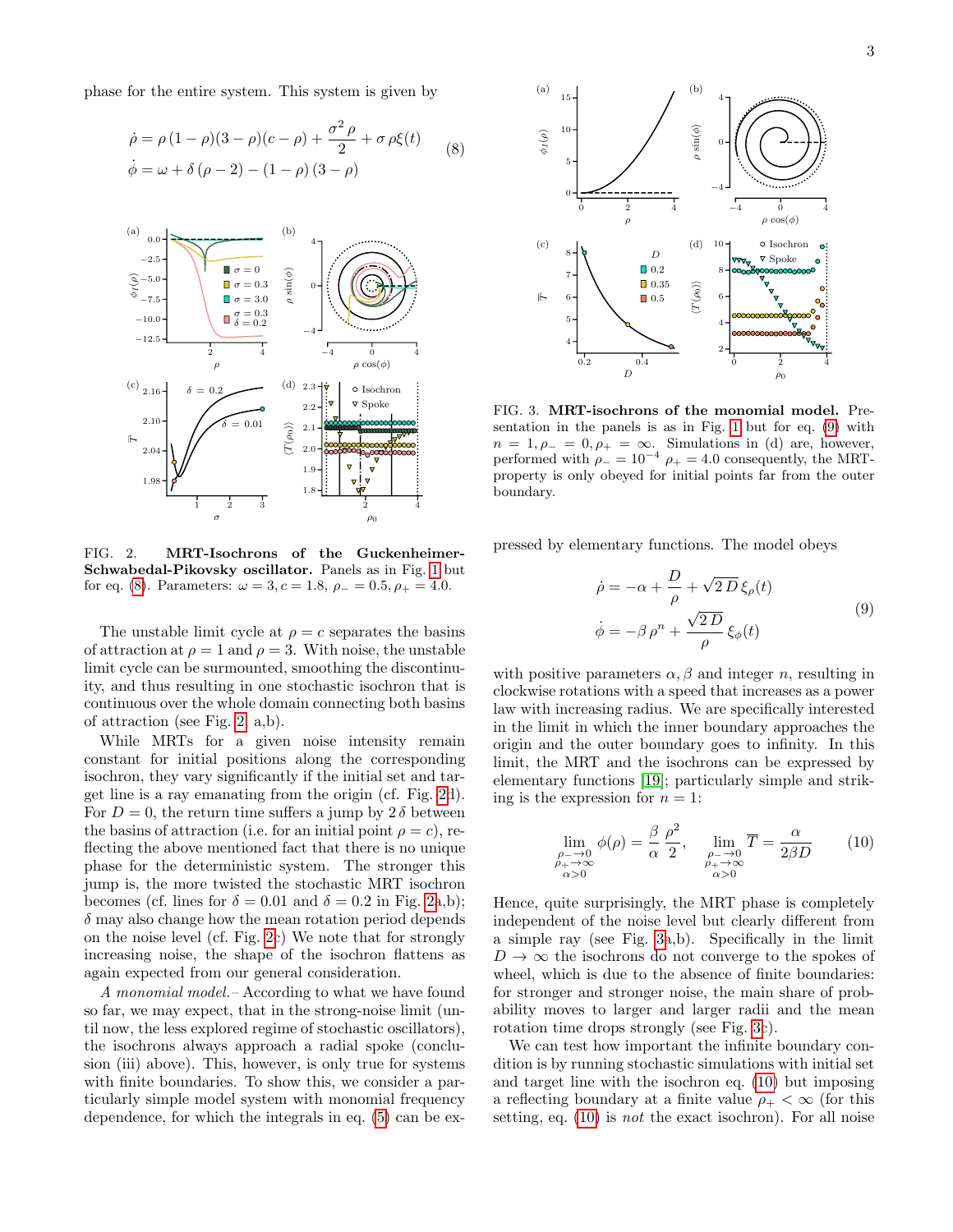intensities, the MRT is flat as a function of the initial radius except for a finite region close to the outer boundary (see Fig.  $3d$ ).



<span id="page-3-2"></span>FIG. 4. Iso-variance curves for the Newby-Schwemmer oscillator.(a): Isochronal curve and curve of constant returntime variance of the Newby-Schwemmer model in terms of angle variable vs radius. (b) Same curves as in (a), in cartesian coordinates. (c): Mean return time to isochrons, iso-variance line, or spoke as function of the initial point on the respective line. (d) Variances of the Return times  $\langle \Delta^2 \rangle$  > as function of initial position on the respective lines.

Iso-variance curves.– The same approach used for the isochrons permits to calculate the lines of constant variance, that is, the lines for which the return time to the line after one rotation possesses the same variance irrespective of the starting point. It turns out that these lines are the contour lines of the variance function, obeying

$$
L^{\dagger} \Delta = q_{\rho}^{2} \left( \partial_{\rho} T(\rho, \phi) \right)^{2} + q_{\phi}^{2} \left( \partial_{\phi} T(\rho, \phi) \right)^{2} \tag{11}
$$

with a jump condition  $\Delta(\rho, \phi) = \Delta(\rho, \phi + 2\pi) + \overline{\Delta}$ which can be solved for the isotropic oscillator by a similar ansatz  $\Delta(\rho) = \Delta_{\rho}(\rho) - \phi \bar{\Delta}/(2\pi)$  resulting in the parametrization of the iso-variance curve

$$
\phi_{\Delta}(\rho) = 2 \int_{\rho_{-}}^{\rho} dq \int_{\rho_{-}}^{q} du \left[ \frac{2\pi}{\Delta} \left( q_{\rho}^{2}(u) \left( \partial_{u} T_{\rho}(u) \right)^{2} + \frac{q_{\phi}^{2}(u) \overline{T}^{2}}{4\pi^{2}} \right) - f(u) \right] \exp \left( -2 \int_{u}^{q} dv \frac{g(v)}{q_{\rho}^{2}(v)} \right) / q_{\rho}^{2}(u) \tag{12}
$$

Here the variance of the rotation time  $\overline{\Delta}$  is given by

$$
\bar{\Delta} = -2\pi \frac{\int\limits_{\rho_{-}}^{\rho_{+}} d\rho \left[ \left( \partial_{\rho} T_{\rho}(\rho) \right)^{2} + \frac{q_{\rho}^{2}}{q_{\phi}^{2}} \frac{\overline{T}^{2}}{4\pi^{2}} \right] \exp \left( -2 \int\limits_{\rho}^{\rho_{+}} du \frac{g(u)}{q_{\rho}^{2}(u)} \right)}{\int\limits_{\rho_{-}}^{\rho_{+}} d\rho f(\rho) \exp \left( -2 \int\limits_{\rho}^{\rho_{+}} du \frac{g(u)}{q_{\rho}^{2}(u)} \right) / q_{\rho}^{2}(\rho)}
$$
\n(13)

We have evaluated and tested these formulas for the Newby-Schwemmer oscillator eq. [\(7\)](#page-1-2) and also compare the resulting iso-variance lines to the isochrons and the spoke of wheel in Fig. [4.](#page-3-2) We observe that isochron and iso-variance curve do not agree in this case: the isovariance curve (pink line in Fig. [4a](#page-3-2),b) is significantly less twisted than the isochron (green line). In panels c,d we test the defining properties of the two lines: the MRT is approximately independent of the starting point only for the isochron but neither for the iso-variance curve nor the spoke (c); the variance of the return time is approximately flat as a function of the starting point for the iso-variance line but neither for the isochron nor the spoke.

Conclusions.– We have found the analytical mapping for Schwabedal and Pikovsky's mean return-time (MRT) phase for the important class of planar isotropic stochastic oscillators and have tested it for three examples. We have seen that for systems with finite boundaries, the phase description in the strong noise limit always yields the geometric phase (spokes of a wheel); for small to moderate noise, the curvature of the MRT phase isochrons reflect the stochastic interplay between radial and angular dynamics. We also demonstrated that constancy of the first cumulant (the MRT) over the isochron does not imply constancy of higher cumulants, for instance, the variance of the return time for different initial positions on the isochron. We could find an equation and solve it for the iso-variance curve: in our example the resulting line was quite different from the MRT isochron.

We hope that our results can be used to address important open issues in the analysis of stochastic oscillators: i) the comparison to the asymptotic phase [\[12\]](#page-4-7) in some analytically tractable cases (see e.g. [\[20\]](#page-4-13)); ii) the oscillator response to external perturbations via a generalized phase-response curve [\[21,](#page-4-14) [22\]](#page-4-15); iii the analysis of variability in neuronal firing patterns [\[23\]](#page-4-16); iv) the treatment of networks of strongly stochastic oscillators [\[24\]](#page-4-17).

<span id="page-3-0"></span>[1] A. Skupin, H. Kettenmann, U. Winkler, M. Wartenberg, H. Sauer, S. C. Tovey, C. W. Taylor, and M. Falcke. How does intracellular ca2+ oscillate: By chance or by the clock? Biophys. J., 94:2404, 2008.

<span id="page-3-1"></span>[2] J. T. Walter, K. Alvina, M. D. Womack, C. Chevez, and K. Khodakhah. Decreases in the precision of Purkinje